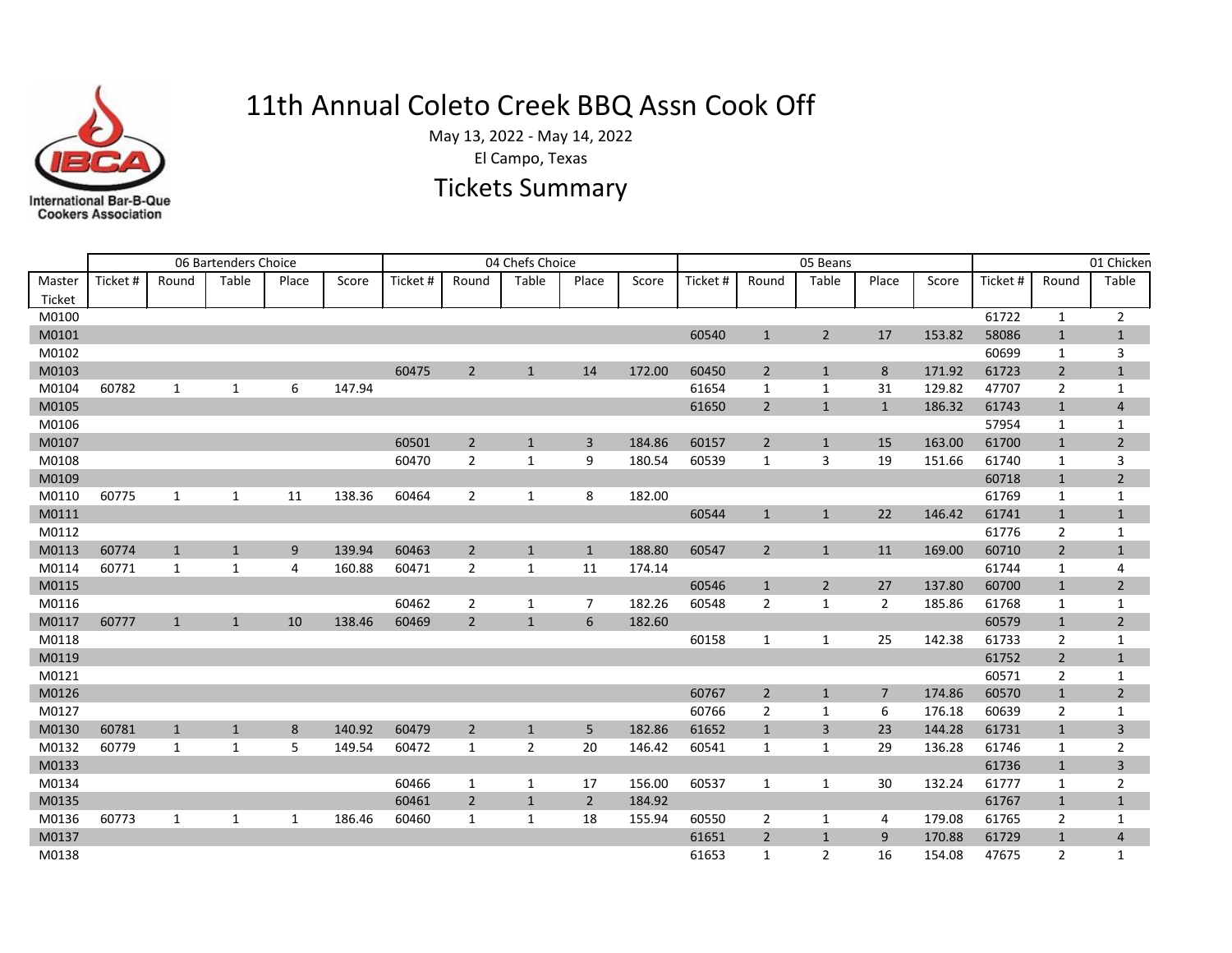|                |        |          |                | 02 Pork Spare Ribs      |                |        |          |                | 03 Brisket     |                |        |                | Overall |        |
|----------------|--------|----------|----------------|-------------------------|----------------|--------|----------|----------------|----------------|----------------|--------|----------------|---------|--------|
| Place          | Score  | Ticket # | Round          | Table                   | Place          | Score  | Ticket # | Round          | Table          | Place          | Score  | Place          | Score   | Master |
|                |        |          |                |                         |                |        |          |                |                |                |        |                |         | Ticket |
| 40             | 149.58 | 61756    | $\mathbf{1}$   | $\mathbf{1}$            | 36             | 158.86 | 61672    | $\mathbf{1}$   | 3              | 51             | 125.82 | 45             | 434.26  | M0100  |
| 47             | 139.96 | 61749    | $\mathbf{1}$   | $\sqrt{4}$              | 31             | 163.98 | 61759    | $\mathbf 1$    | $\overline{3}$ | 40             | 139.74 | 42             | 443.68  | M0101  |
| 29             | 157.32 | 60707    | $\mathbf{1}$   | 4                       | 16             | 172.02 | 61775    | $\mathbf{1}$   | 3              | 36             | 144.00 | 29             | 473.34  | M0102  |
| $\overline{2}$ | 189.14 | 61755    | $\mathbf{1}$   | $\overline{4}$          | 41             | 151.02 | 61671    | $\mathbf{1}$   | $\overline{2}$ | 47             | 129.52 | 31             | 469.68  | M0103  |
| 15             | 175.14 | 61681    | $\mathbf{1}$   | 3                       | 34             | 161.54 | 61735    | 1              | 3              | 45             | 133.52 | 30             | 470.20  | M0104  |
| 22             | 161.84 | 61745    | $\overline{2}$ | $\mathbf 1$             | 3              | 198.00 | 60717    | $\overline{2}$ | $\mathbf{1}$   | 6              | 185.46 | $\overline{4}$ | 545.30  | M0105  |
| 39             | 149.82 | 61678    | $\mathbf{1}$   | 3                       | 48             | 147.08 | 61730    | $\mathbf{1}$   | $\overline{2}$ | 50             | 126.72 | 49             | 423.62  | M0106  |
| 42             | 148.60 | 58003    | $\mathbf{1}$   | $\overline{4}$          | 39             | 155.32 | 60632    | $\mathbf{1}$   | $\overline{3}$ | 25             | 153.56 | 35             | 457.48  | M0107  |
| 33             | 152.70 | 60720    | $\mathbf{1}$   | $\overline{2}$          | 33             | 161.84 | 61880    | $\mathbf{1}$   | 3              | 24             | 153.86 | 33             | 468.40  | M0108  |
| 18             | 166.10 | 61742    | $\overline{2}$ | $\mathbf 1$             | $\overline{2}$ | 198.52 | 57951    | $\mathbf{1}$   | $\overline{2}$ | 16             | 162.80 | 11             | 527.42  | M0109  |
| 21             | 162.08 | 60691    | $\overline{2}$ | $\mathbf{1}$            | $\overline{7}$ | 194.66 | 60709    | 1              | 3              | 22             | 155.30 | 17             | 512.04  | M0110  |
| 31             | 154.48 | 60719    | $\mathbf{1}$   | 3                       | 43             | 149.80 | 58044    | $\mathbf{1}$   | $\sqrt{4}$     | 42             | 137.50 | 43             | 441.78  | M0111  |
| 12             | 180.34 | 60706    | $\overline{2}$ | $\mathbf 1$             | 6              | 196.14 | 60698    | $\mathbf{1}$   | 3              | 35             | 144.56 | 12             | 521.04  | M0112  |
| 5              | 187.10 | 61770    | $\mathbf{1}$   | $\overline{\mathbf{3}}$ | 25             | 165.56 | 60692    | $1\,$          | $\overline{4}$ | 30             | 149.48 | 21             | 502.14  | M0113  |
| 23             | 160.96 | 61747    | $\mathbf{1}$   | 3                       | 18             | 169.04 | 60716    | $\mathbf{1}$   | $\overline{4}$ | 28             | 150.44 | 27             | 480.44  | M0114  |
| 45             | 143.94 | 60687    | $\mathbf{1}$   | $\overline{\mathbf{3}}$ | 42             | 150.68 | 61774    | $\mathbf{1}$   | $\overline{3}$ | 41             | 138.82 | 46             | 433.44  | M0115  |
| 26             | 160.36 | 60711    | $\overline{2}$ | $\mathbf{1}$            | 9              | 193.14 | 60693    | $\overline{2}$ | $\mathbf{1}$   | $\overline{2}$ | 192.34 | 3              | 545.84  | M0116  |
| 28             | 157.52 | 60572    | $\mathbf{1}$   | $\overline{2}$          | 35             | 161.48 | 60642    | $1\,$          | $\overline{2}$ | 43             | 136.32 | 36             | 455.32  | M0117  |
| 9              | 185.92 | 47679    | $\mathbf{1}$   | $\mathbf 1$             | 32             | 161.92 | 61658    | $\mathbf{1}$   | $\mathbf 1$    | 17             | 161.74 | 18             | 509.58  | M0118  |
| 10             | 184.26 | 61668    | $\overline{2}$ | $\mathbf 1$             | $\mathbf 1$    | 202.42 | 61720    | $\sqrt{2}$     | $\mathbf 1$    | 13             | 171.40 | $\overline{2}$ | 558.08  | M0119  |
| 3              | 188.62 | 60641    | $\overline{2}$ | $\mathbf 1$             | 13             | 182.86 | 60578    | $\mathbf{1}$   | 3              | 34             | 146.80 | 14             | 518.28  | M0121  |
| 17             | 167.46 | 60577    | $\mathbf{1}$   | $\overline{2}$          | 28             | 164.28 | 60640    | $\mathbf{1}$   | $\mathbf 1$    | 21             | 157.48 | 24             | 489.22  | M0126  |
| 13             | 179.78 | 60576    | $\overline{2}$ | $\mathbf 1$             | 11             | 183.38 | 60598    | $\mathbf{1}$   | $\mathbf{1}$   | 19             | 157.82 | 13             | 520.98  | M0127  |
| 38             | 150.82 | 47706    | $\mathbf{1}$   | $\sqrt{4}$              | 47             | 147.34 | 61680    | $\overline{2}$ | $\mathbf{1}$   | 9              | 177.94 | 28             | 476.10  | M0130  |
| 49             | 129.26 | 61748    | $\mathbf{1}$   | $\mathbf{1}$            | 24             | 165.86 | 60683    | $\mathbf{1}$   | $\mathbf{1}$   | 18             | 159.02 | 37             | 454.14  | M0132  |
| 44             | 146.28 | 47680    | $\mathbf{1}$   | $\overline{2}$          | 20             | 168.90 | 61657    | $\overline{2}$ | $\mathbf 1$    | $11\,$         | 177.54 | 23             | 492.72  | M0133  |
| 50             | 126.84 | 60705    | $\mathbf{1}$   | $\mathbf{1}$            | 38             | 155.48 | 60697    | $\mathbf{1}$   | $\mathbf{1}$   | 33             | 147.06 | 47             | 429.38  | M0134  |
| 19             | 165.86 | 60694    | $\mathbf{1}$   | $\overline{4}$          | 29             | 164.28 | 60712    | $\mathbf{1}$   | $\overline{4}$ | 27             | 152.24 | 26             | 482.38  | M0135  |
| $\overline{7}$ | 186.60 | 60714    | $\overline{2}$ | $\mathbf{1}$            | 5              | 197.26 | 60696    | $\mathbf{1}$   | 4              | 20             | 157.82 | $\overline{7}$ | 541.68  | M0136  |
| 20             | 165.26 | 61725    | $\mathbf{1}$   | $\overline{3}$          | 27             | 164.66 | 61677    | $\mathbf{1}$   | $\overline{3}$ | 48             | 129.24 | 34             | 459.16  | M0137  |
| 11             | 181.54 | 61734    | $\overline{2}$ | $\mathbf{1}$            | 14             | 177.74 | 61682    | $\overline{2}$ | $\mathbf{1}$   | $\overline{7}$ | 182.28 | 8              | 541.56  | M0138  |
|                |        |          |                |                         |                |        |          |                |                |                |        |                |         |        |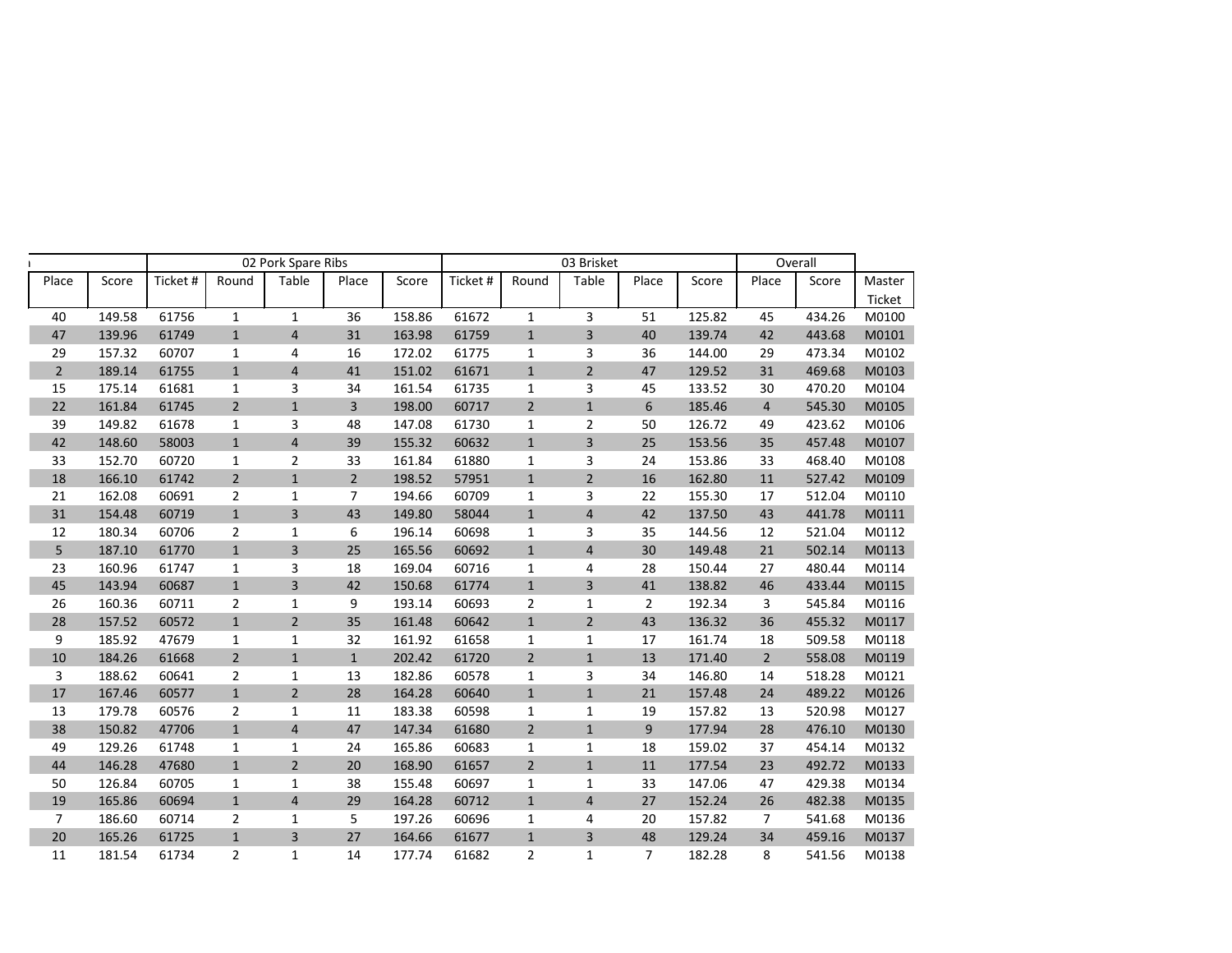

## 11th Annual Coleto Creek BBQ Assn Cook Off

May 13, 2022 - May 14, 2022

El Campo, Texas

## Tickets Summary

|                  |          |              | 06 Bartenders Choice |       |        |          | 04 Chefs Choice |                |       | 05 Beans | 01 Chicken |                |                |       |        |          |                |                |
|------------------|----------|--------------|----------------------|-------|--------|----------|-----------------|----------------|-------|----------|------------|----------------|----------------|-------|--------|----------|----------------|----------------|
| Master<br>Ticket | Ticket # | Round        | Table                | Place | Score  | Ticket # | Round           | Table          | Place | Score    | Ticket #   | Round          | Table          | Place | Score  | Ticket # | Round          | Table          |
| M0139            |          |              |                      |       |        | 60502    | $\overline{2}$  | $\mathbf{1}$   | 15    | 159.58   | 60769      | $\overline{2}$ |                | 13    | 165.40 | 60633    | $\mathbf{1}$   | $\overline{2}$ |
| M0151            |          |              |                      |       |        |          |                 |                |       |          |            |                |                |       |        | 60574    |                | $\overline{2}$ |
| M0152            |          |              |                      |       |        |          |                 |                |       |          |            |                |                |       |        | 57952    | $\mathbf{1}$   | $\mathbf{1}$   |
| M0153            |          |              |                      |       |        |          |                 |                |       |          |            |                |                |       |        | 60638    | $\overline{2}$ |                |
| M0154            |          |              |                      |       |        |          |                 |                |       |          |            |                |                |       |        | 58061    | $\mathbf{1}$   | 3              |
| M0155            | 60778    | 1            |                      | 13    | 125.16 | 60468    | $\overline{2}$  | 1              | 13    | 172.98   | 60538      | $\overline{2}$ |                | 5     | 177.08 | 60721    | $\overline{2}$ | $\mathbf{1}$   |
| M0156            |          |              |                      |       |        |          |                 |                |       |          | 60549      | $\overline{2}$ |                | 3     | 180.58 | 60713    | $\mathbf{1}$   | 3              |
| M0157            |          |              |                      |       |        |          |                 |                |       |          | 61655      |                |                | 18    | 152.04 | 61753    | 1              | 3              |
| M0158            | 60770    | $\mathbf{1}$ |                      | 7     | 147.68 | 60474    | $\mathbf{1}$    | $\overline{2}$ | 16    | 157.28   | 60542      |                |                | 24    | 143.94 | 61670    | $\overline{2}$ | $\mathbf{1}$   |
| M0159            | 60765    | 1            |                      | 14    | 117.76 | 60503    |                 | 1              | 23    | 124.80   | 60768      | 2              |                | 12    | 167.78 | 61702    | 1              |                |
| M0170            |          |              |                      |       |        |          |                 |                |       |          | 60156      |                | $\overline{3}$ | 26    | 140.62 | 61737    | $\mathbf{1}$   | $\overline{2}$ |
| M0171            | 60772    | 1            |                      | 2     | 172.66 | 60478    |                 | 1              | 22    | 142.52   | 61656      | 2              |                | 14    | 163.06 | 57953    | $\overline{2}$ |                |
| M0172            |          |              |                      |       |        | 60465    | 2               | $\mathbf{1}$   | 12    | 173.74   |            |                |                |       |        | 60701    | $\mathbf{1}$   | $\mathbf{1}$   |
| M0173            |          |              |                      |       |        |          |                 |                |       |          |            |                |                |       |        | 60690    | 1              |                |
| M0174            |          |              |                      |       |        | 60477    | $\overline{2}$  | $\mathbf{1}$   | 10    | 175.52   | 60451      | 1              | 3              | 21    | 146.46 | 61727    | $\mathbf{1}$   | 4              |
| M0175            |          |              |                      |       |        |          |                 |                |       |          |            |                |                |       |        | 61773    | $\overline{2}$ |                |
| M0176            |          |              |                      |       |        | 60476    | $\mathbf{1}$    | $\overline{2}$ | 19    | 147.40   | 60452      | $\mathbf{1}$   | $\overline{3}$ | 20    | 151.06 | 61673    | $\mathbf{1}$   | 4              |
| M0177            | 60780    | $\mathbf{1}$ |                      | 12    | 135.94 | 60473    |                 | $\overline{2}$ | 21    | 143.00   | 60543      | $\overline{2}$ |                | 10    | 169.96 | 58000    | 1              | $\overline{2}$ |
| M0178            |          |              |                      |       |        |          |                 |                |       |          |            |                |                |       |        | 47705    | $\mathbf{1}$   | $\mathbf{1}$   |
| M0179            | 60776    | 1            |                      | 3     | 164.88 | 60467    | 2               | 1              | 4     | 182.94   | 60545      |                |                | 28    | 137.52 | 60722    | 1              | 4              |